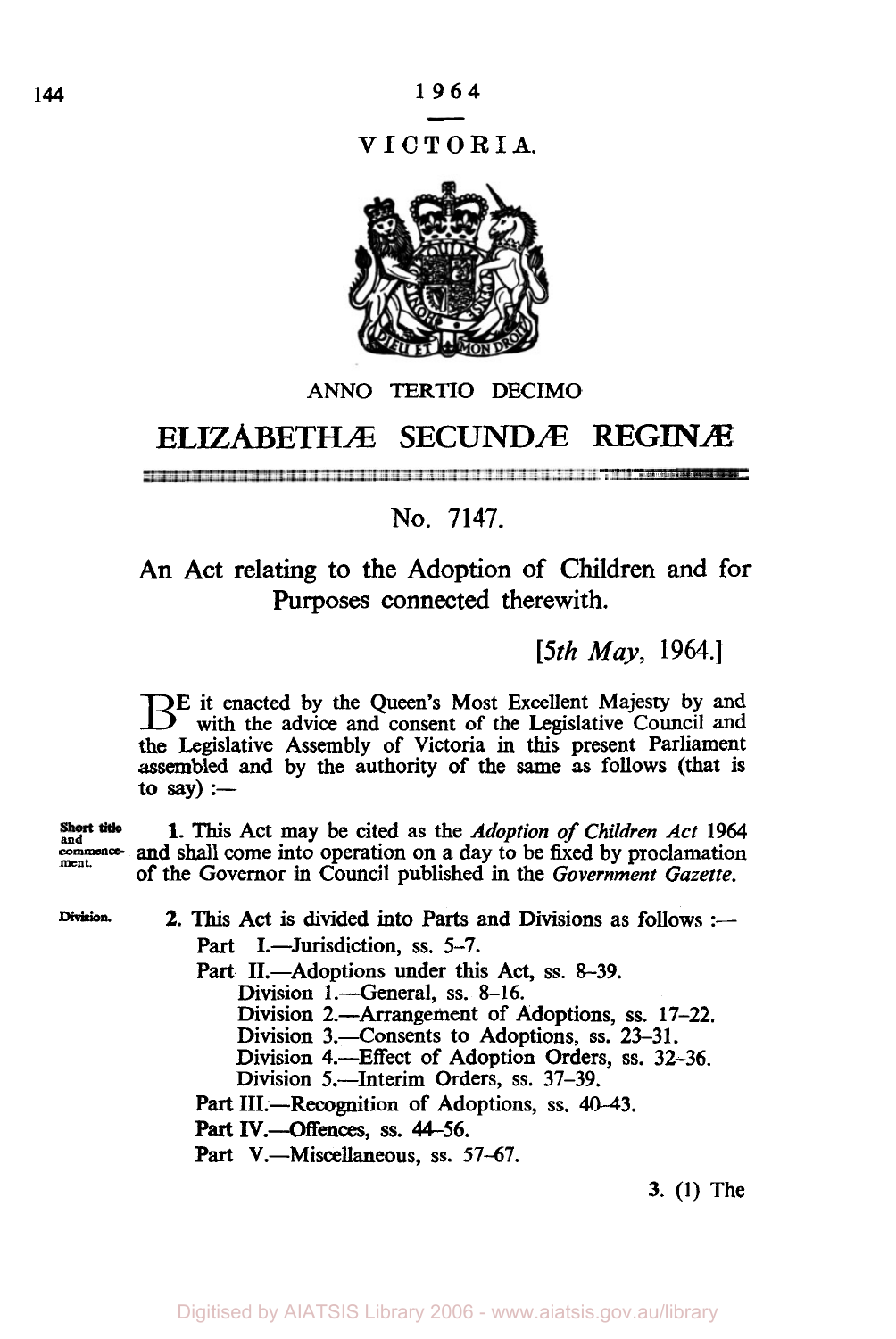*3.* (1) The *Adoption of Children Act* 1958 and the *Adoption of Children (Property) Act* **1962** shall be repealed.

**(2)** Except as in this Act expressly or by necessary implication **Savings.**  provided-

- *(a)* all persons things and circumstances appointed or created by or under the repealed Acts or existing or continuing under those Acts immediately before the commencement of this Act shall under and subject to this Act continue to have the same status operation and effect as they respectively would have had if those Acts had not been repealed ;
- *(b)* in particular and without affecting the generality of the foregoing paragraph such repeal shall not disturb the continuity of status operation or effect of any rule order authority application decision consent bond register direction liability or right made effected issued granted given passed accrued incurred or acquired or existing or continuing by or under those Acts before the commencement of this Act.

(3) Subject to the next succeeding sub-section, the provisions of section thirty-two and section thirty-three (other than sub-section **(4))** of this Act apply in relation to an adoption order made under, or continued in force by, any corresponding previous enactment as if this Act had been in force when the order was made and the order had been made under this Act.

**(4)** In relation to a disposition of property by a person who, or by persons any of whom, died before the commencement of this Act, an adoption order referred to in the last preceding sub-section shall have the same effect as if this Act had not been passed.

**4. (1)** In this Act, unless inconsistent with the context or **Interpretation.**  subject-matter-

- " Adoption order " means an order for the adoption of a " **Adoption**  loption order " means an order for the adoption of a  $\frac{u_{\text{Ado}}}{\text{order}}$ .
- "Agency" or "private adoption agency" means a private "Agency." adoption agency approved by the Chief Secretary under Division 2 of Part **II.** of this Act;
- twenty-one years, or a person who has attained that age in respect of whom an adoption order is sought or has **been** made ; "Child" means a person who has not attained the age of **"Child."**

" Commonwealth " means the Commonwealth of Australia. "Common-

" Director-General "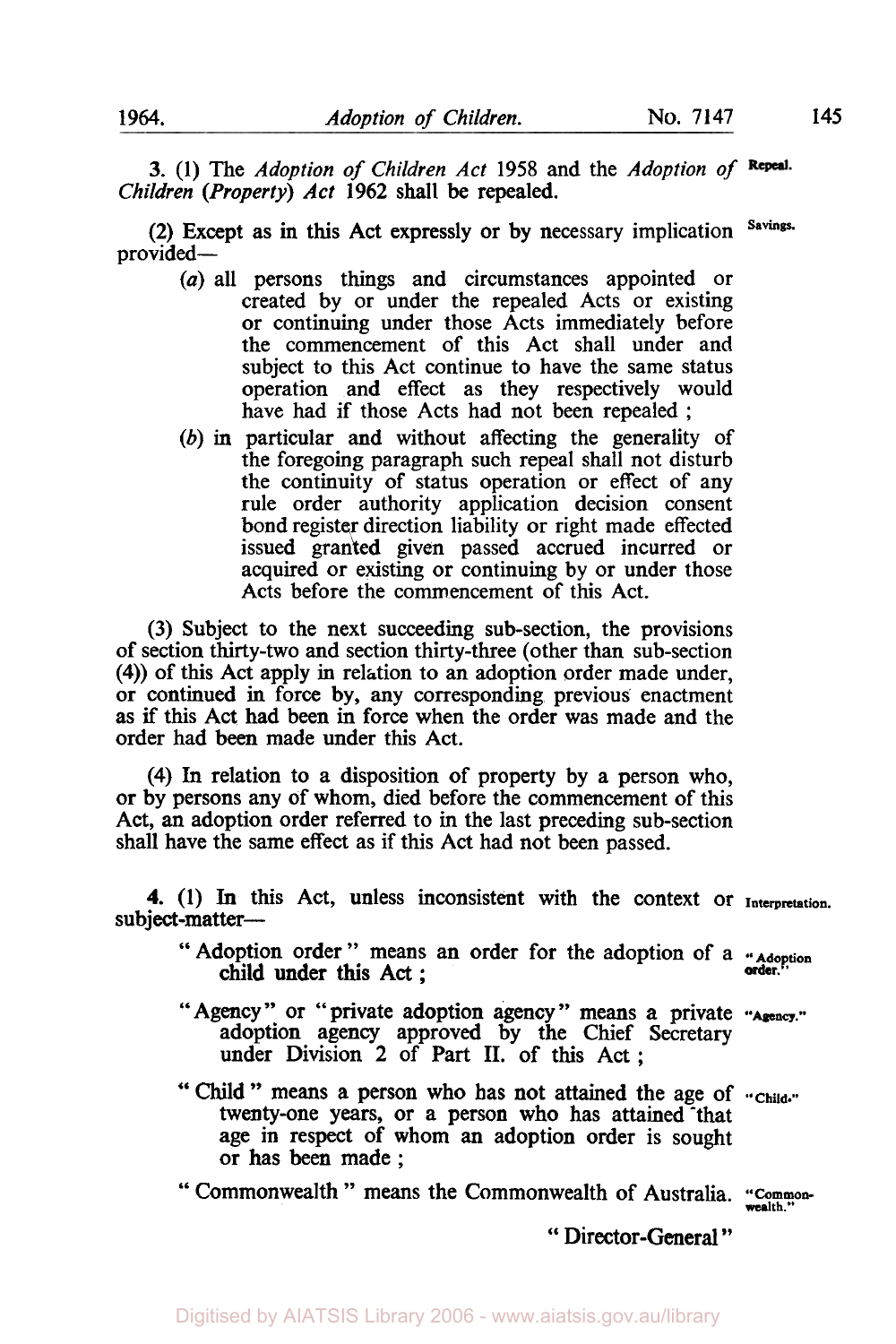| 146                                      | 1964. | Adoption of Children.                                                                                                                                                                                                                                                                                                                    | No. 7147 |
|------------------------------------------|-------|------------------------------------------------------------------------------------------------------------------------------------------------------------------------------------------------------------------------------------------------------------------------------------------------------------------------------------------|----------|
| "Director-<br>General."                  |       | "Director-General" means the Director-General of Social<br>Welfare within the meaning of Part I. of the Social<br>Welfare Act 1960:                                                                                                                                                                                                      |          |
| "Disposition<br>of property."            |       | "Disposition of property" includes the grant or exercise<br>of a power of appointment in respect of property;                                                                                                                                                                                                                            |          |
| " Father."                               |       | " Father ", in relation to a child who is illegitimate, means<br>the putative father;                                                                                                                                                                                                                                                    |          |
| "Guardian."                              |       | "Guardian", in relation to a child, includes-<br>(a) a person having the custody of the child pursuant<br>to an order of a court made under a law of<br>the Commonwealth or of a State or Territory<br>of the Commonwealth; and                                                                                                          |          |
|                                          |       | $(b)$ a person who is or is deemed to be the guardian<br>of the child, to the exclusion of, or in addition<br>to, any parent or other guardian, under a law<br>of the Commonwealth or of a State or Territory<br>of the Commonwealth ;                                                                                                   |          |
| " Interim<br>order."                     |       | "Interim order" means an interim order under Division<br>5 of Part II. of this Act:                                                                                                                                                                                                                                                      |          |
| "Relative."                              |       | "Relative", in relation to a child, means a grandparent,<br>brother, sister, uncle or aunt of the child, whether the<br>relationship is of the whole blood or half-blood or by<br>affinity, and notwithstanding that the relationship is<br>traced through, or to, an illegitimate person or depends<br>upon the adoption of any person; |          |
| "Territory of<br>the Common-<br>wealth." |       | "Territory of the Commonwealth" includes any Territory<br>under the trusteeship of the Commonwealth.                                                                                                                                                                                                                                     |          |
|                                          |       | (2) Where an office that is established by any Act is referred to<br>in this Act and the holder of that office has power to assign or<br>delegate to another person all or any of his powers and functions<br>under that Act-                                                                                                            |          |
|                                          |       | (a) the powers and functions of the holder of that office<br>that may be so assigned or delegated shall be deemed<br>to include the powers and functions of that office<br>under this Act, and any of those powers and functions<br>under this Act may be assigned or delegated in the<br>manner provided by that Act; and               |          |
|                                          |       | $(b)$ in relation to a power or function so assigned or delegated<br>compact in this Act to the holder of that office                                                                                                                                                                                                                    |          |

a reference in this Act to the holder of that office shall be read as including a reference to the assignee or delegate, **as** the case may be.

**PART**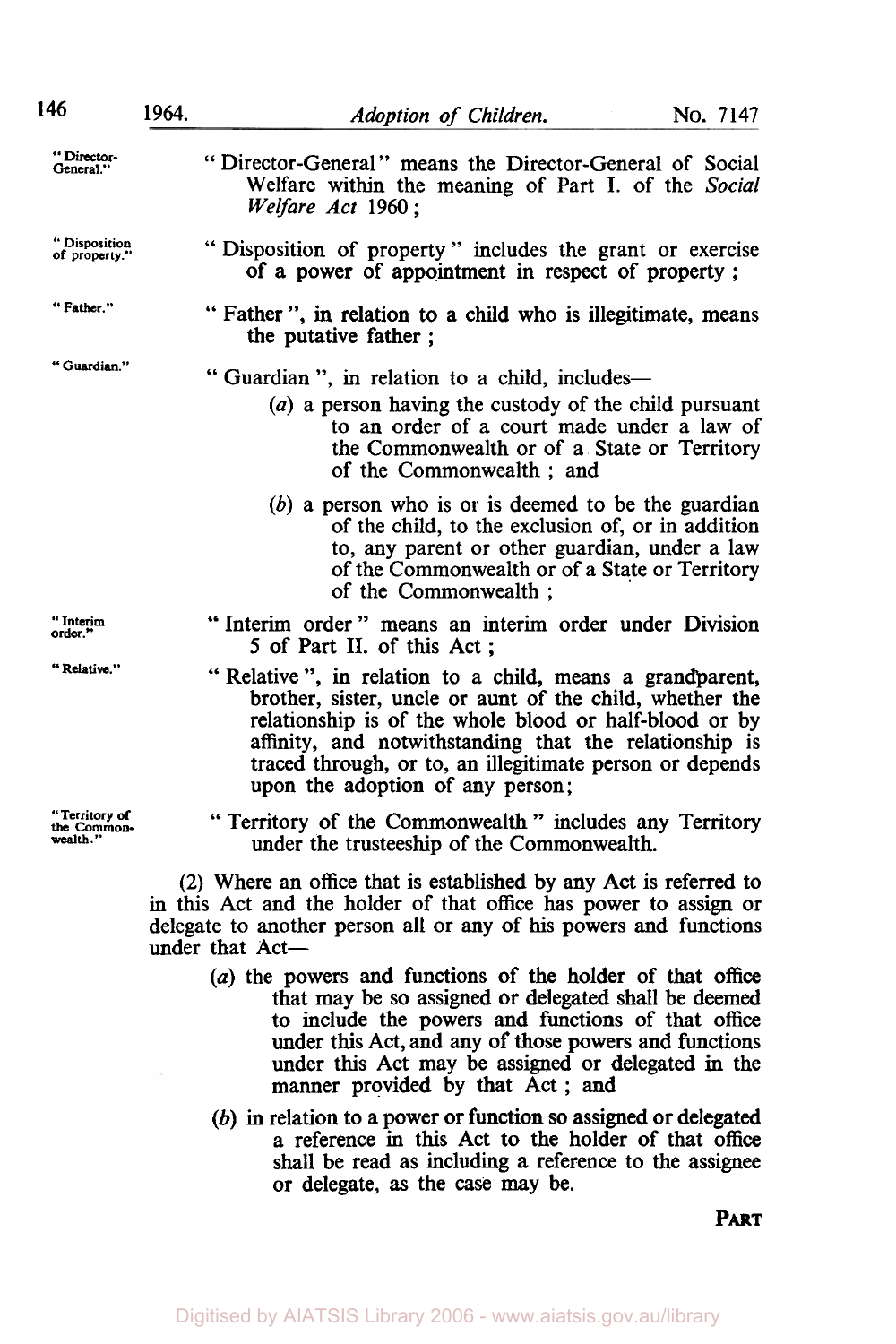## PART I.-JURISDICTION.

**5.** (1) The Court having jurisdiction to make adoption orders  $\frac{\text{Jurisdiction}}{\text{and procedure}}$ under this Act shall be-

*(a)* the Supreme Court ; or

 $(b)$  at the option of the applicant—the County Court.

(2) Rules in regard to any matter to be prescribed under this **Rules of court.**  Act and directing the manner in which applications to the Court are to be made and dealing generally with all matters of procedure and incidental matters arising out of this Act and for carrying this Act into effect may in accordance with the provisions of sections twenty-five to twenty-seven of the *Supreme Court Act* **1958** be made by the judges of the Supreme Court.

6. **(1)** The Court shall not make an order for the adoption of a child unless, at the time of the filing in the Court of the application for the order-

- **(a)** the applicant, or (in the case of joint applicants) each of the applicants, was resident or domiciled in Victoria; and
- *(b)* the child was present in Victoria.

(2) For the purposes of the last preceding sub-section, where the Court is satisfied that an applicant was resident or domiciled in Victoria, or that the child was present in Victoria, on a date within twenty-one days before the date on which an application was filed in the Court, the Court may, in the absence of evidence to the contrary, presume that the applicant was resident or domiciled in Victoria, or that the child was present in Victoria, as the case may be, at the time of the filing in the Court of the application.

**7.** The jurisdiction of a Court to make an adoption order shall not be dependent on any fact or circumstance not expressly specified in this Act.

**Rules of private international law not** *to*  **apply.** 

### **PART II.-ADOPTIONS UNDER** THIS ACT.

### **DIVISION 1.-GENERAL.**

8. In the administration of this Part the welfare and interests of **interests** of **of interests** of **of of**  $\frac{1}{2}$  **of**  $\frac{1}{2}$  **of**  $\frac{1}{2}$  **of**  $\frac{1}{2}$  **of**  $\frac{1}{2}$  **of**  $\frac{1}{2}$  **o**  $\frac{1}{2}$  **o**  $\frac{1}{2$ the child concerned shall be regarded as the paramount consideration. child to be paramount.

the adoption of a person who-*9.* (1) Subject to this Act, the Court may make an order for **Who may be adopted** 

*(a)* had not attained the age of twenty-one years before the date on which the application was **filed** in the **Court** ; or

**(b) has** 

Cases **in which jurisdiction may** be **exercised**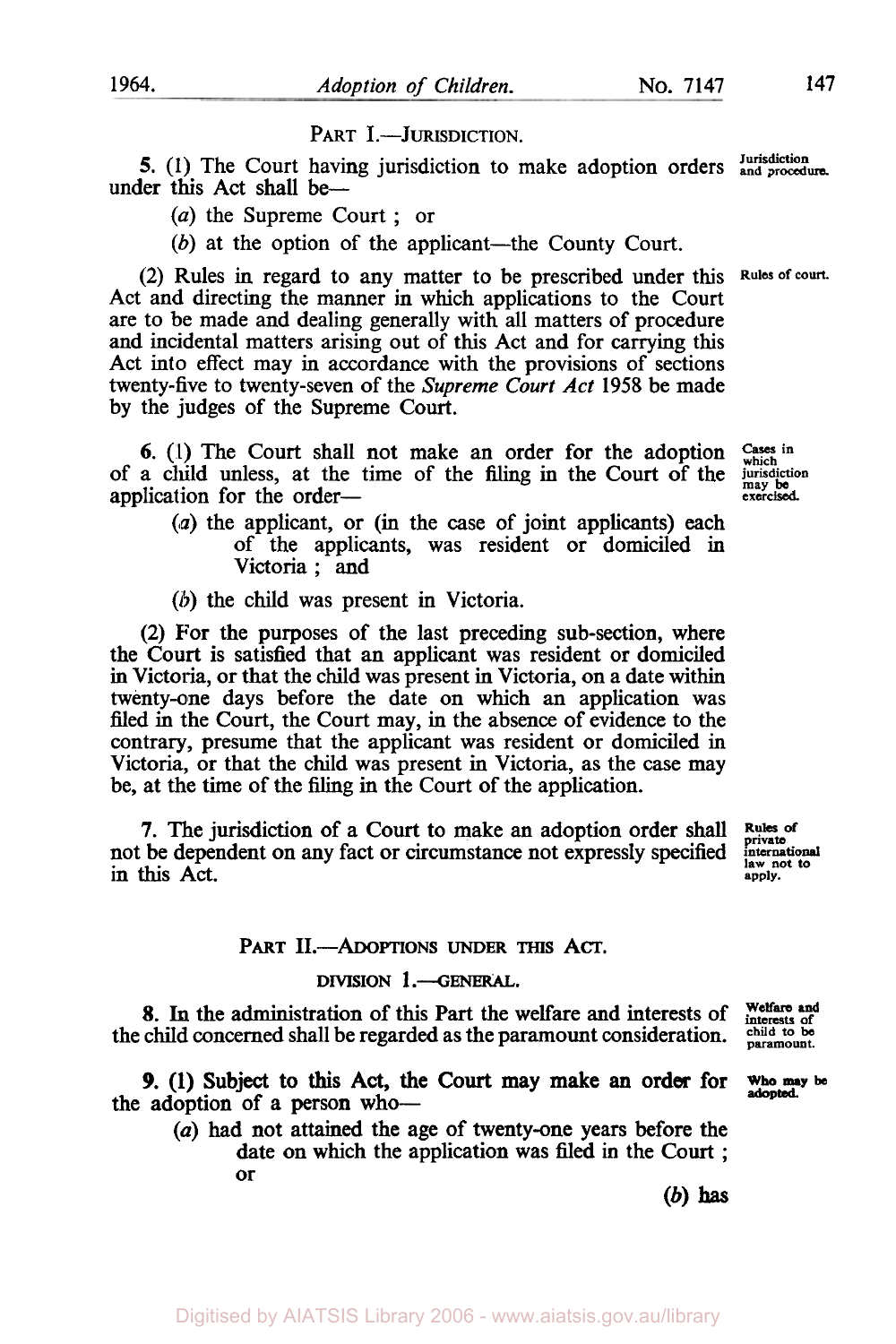*(b)* has been brought up, maintained and educated by the applicant or either of the applicants, **or** by the applicant and a deceased spouse of the applicant, as his or their child under a *de facto* adoption.

(2) An order may be made under this Act for the adoption of a child notwithstanding that the child has, whether before or after the commencement of this Act, and whether in Victoria or elsewhere, previously been adopted.

**Persons in whose favour adoption be made. 10.** (1) Except as provided by the next succeeding sub-section, an adoption order shall not be made otherwise than in favour of a husband and wife jointly. **orders may** 

> (2) Subject to the next succeeding sub-section, where the Court **is** satisfied that exceptional circumstances make it desirable so to do, the Court may make an adoption order in favour of one person.

> **(3)** The Court shall not make an adoption order in favour of one person if that person is married and is not living separately and apart from his or her spouse.

> (4) The Court may make an adoption order in favour of **a**  husband and wife jointly notwithstanding that one of them is a natural parent of the child.

**11.** The Court shall not make an order for the adoption of a Age of **adopters adoption adoption child in favour of a person who or persons either of whom---**

*(a)* has not attained the age of twenty-one years ; or

*(b)* being a male person, **is** less than eighteen years older than the child, or, being a female person, **is** less than sixteen years older than the child-

unless such person or either of such persons is a natural parent of the child or the Court considers that there are exceptional circumstances that justify making the adoption order.

**court to be to satisfied as matters.** 

**12.** (1) The Court shall not make an order for the adoption of a child unless the Court has received a report in writing by or on behalf of the Director-General concerning the proposed adoption and, after considering the report and any other evidence before the Court, the Court is satisfied that-

- *(a)* the applicants are of good repute and are fit and proper persons to fulfil the responsibilities of parents of a child ;
- *(b)* the applicants are suitable persons to adopt that child, having regard to all relevant matters, including the age, state of health, education (if any) and religious upbringing or convictions (if any) of **the** child and of the applicants, and any wishes that have been

**expressed**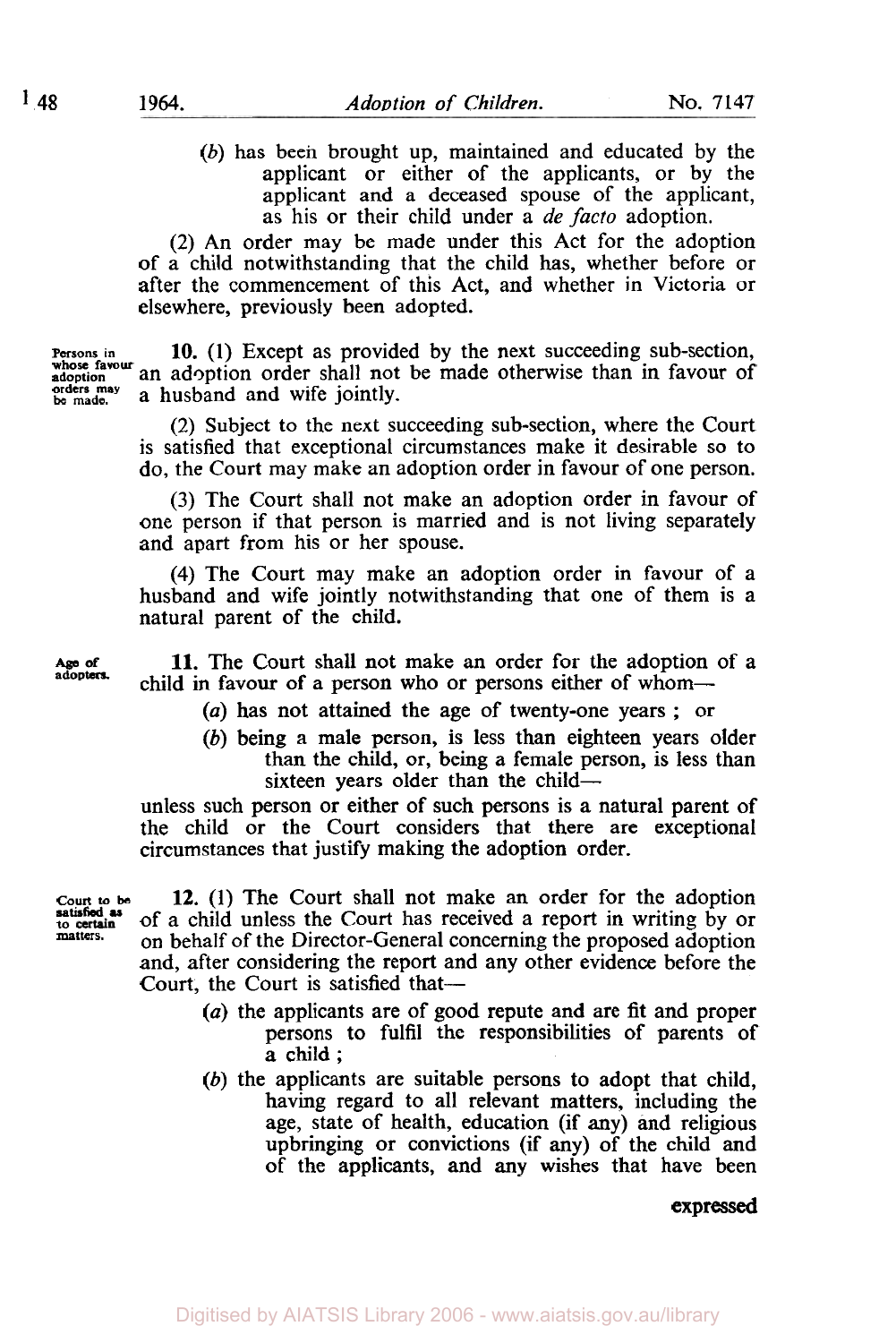expressed by a parent or guardian of the child, in an instrument of consent to the adoption of the child, with respect to the religious upbringing of the child ; and

**(c)** the welfare and interests of the child will be promoted by the adoption :

Provided that where the principal officer of a private adoption agency or some person appointed by the Court is the guardian of a child pursuant to the provisions of section thirty-one of this Act the report in writing referred to in this sub-section shall be furnished by the principal officer or on his behalf or by the person appointed by the Court to be the guardian of the child (as the case requires).

(2) The last preceding sub-section shall not apply in relation to an order, in accordance with sub-section **(1)** of section nine of this Act, for the adoption of a child who has attained the age of twenty-one years before the date of the making of the order, but the Court shall not make an adoption order in such a case unless it is satisfied that exceptional circumstances make it desirable that the child should be adopted.

**(3) A** report on behalf of the Director-General or on behalf of the principal officer of an agency may be made by a person thereunto authorized in writing, either generally or in any particular case, by the Director-General or the principal officer of the agency (as the case requires).

**13. (1)** The Court shall not make an order for the adoption of a child unless the applicants for the adoption order have given *application for*  $\frac{1}{\text{addition}}$  *separation for* notice of the application in accordance with the rules of the **orders.**  court-

- *(a)* to any person whose consent to the adoption of the child is required under section twenty-three of this Act but whose consent has not been given ; and
- *(b)* to any person (not being a person whose consent **is** so required) with whom the child resides or who has the care or custody of the child.

(2) The Court may, upon application in writing, dispense with the giving of a notice under the last preceding sub-section.

**(3)** Where it appears to the Court **to** be necessary in the interests of justice so to do, the Court may direct that notice of an application for an adoption order be given to any person.

**14.** Where an application is made to the Court for an order *Parties*. for the adoption of a child, the Court may permit such persons as the Court thinks fit to be joined as parties to the proceedings for the purpose **of** opposing the application or for the purpose of opposing an application to dispense with the consent of a person.

**15.** Subject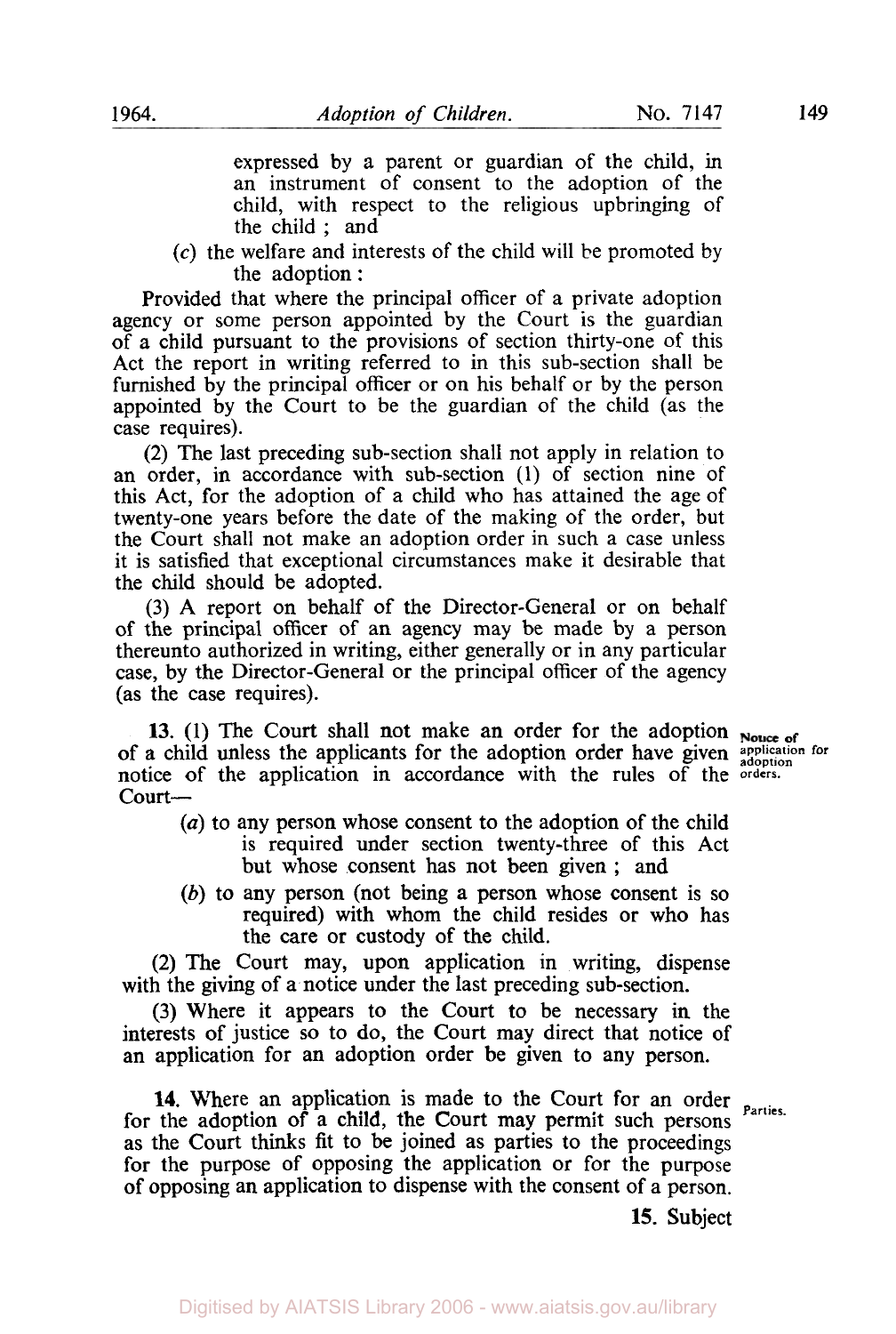*Custody, &c.,* after refusal **application for an adoption order.** 

**Discharge of**<br>adoption orders

**15.** Subject to any order that may be made under Part VII. of the *Marriage Act* 1958 where the Court refuses an application for **an** order for the adoption of a child, the Court may make such order for the care and control of the child and for the making of any further application, as it thinks fit.

**16.** (1) A law officer may apply to the Supreme Court for an order discharging an order for the adoption of a child made under this Act or under any corresponding previous enactment, and the Court may make such an order if it is satisfied that the adoption order, or any consent for the purposes of the adoption order, was obtained by fraud, duress or other improper means, or that there is some other exceptional reason why, subject to the welfare and interests of the child, the adoption order should be discharged.

(2) The Court shall not make an order under this section if it appears to the Court that the making of the order would be prejudicial to the welfare and interests of the child.

(3) Where the Court makes an order discharging an adoption order, then, unless the Court otherwise orders, or the consent is limited to specified persons the consent remains in operation for the purposes of a further application for the adoption of the child.

**(4)** Where the **Court** makes an order under **this** section, it may, at the same time or subsequently, make such consequential or ancillary orders as it thinks necessary in the interests of justice or the welfare and interests of the child, including orders relating  $to-$ 

- *(a)* the name of the child ;
- (b) the ownership of property ;
- *(c)* the custody or guardianship of the child ; or
- **(d)** the domicile (including the domicile **of** origin) of the child.

*(5)* Upon the making **of** an order. under this section discharging an order for the adoption **of** a child, but subject to any order made under the last preceding sub-section and to sub-section (2) of section thirty-two of this Act, the rights, privileges, duties, liabilities and relationships of the child and of all other persons shall be the same as if the adoption order had not been made, but without prejudice  $to-$ 

- (a) anything lawfully done ;
- (b) the consequences of anything unlawfully done ; or
- *(c)* any proprietary right or interest that became vested in any person-

whilst the adoption order was in force.

#### **DIVISION**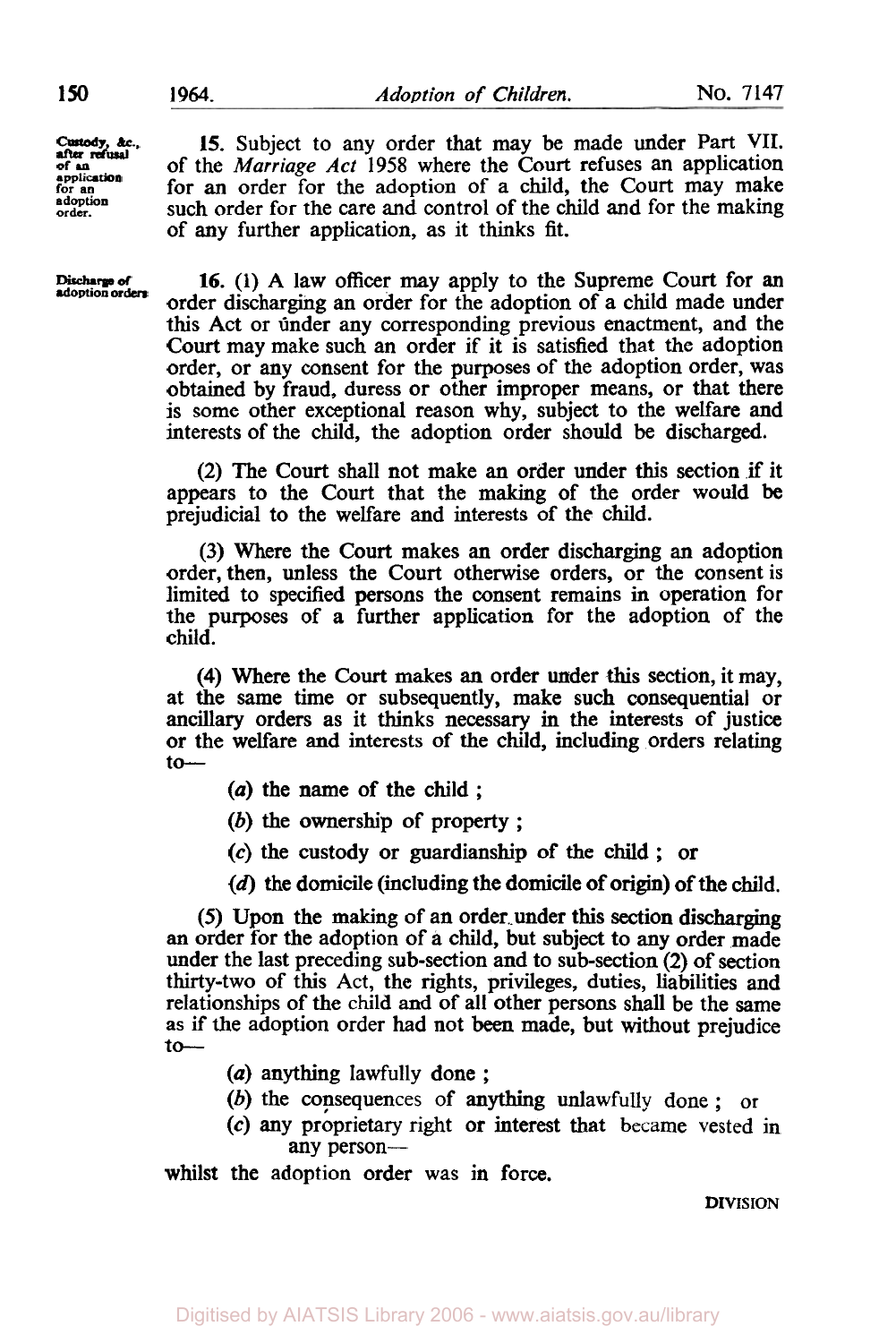### **DIVISION 2.-ARRANGEMENT OF ADOPTIONS.**

**17.** (1) For the purposes of this Act arrangements or Adoptions may be obtations for or towards or with a view to the adoption of a stranged by obtations for or towards or with a view to the adoption of a stranged by negotiations for or towards or with a view to the adoption of a **arranged by**  child by any person or persons may be made by or on behalf of *Director*the Director-General or by or on behalf of a private adoption **or by private adoption**  agency approved for the time being under this Division by the **agency.**  Chief Secretary.

**(2)** Arrangements or negotiations may be made as aforesaid by any person authorized in writing for any specified purpose or purposes either generally or in any particular case, by the Director-General or the principal officer of the agency concerned.

(3) The foregoing provisions of this section shall not be construed as preventing a relative of a child, or any person on behalf of a relative of a child, from making arrangements or negotiations for the adoption of the child by a relative of the child.

18. (1) Any charitable organization carrying on, or desiring **Application**  to carry on, the activity of conducting negotiations or making for approval arrangements with a view to the adoption of children may apply **agency.**  in writing to the Chief Secretary for approval as a private adoption agency.

(2) An application under this section shall contain such information relating to the organization as is prescribed and shall nominate some person to be the principal officer of the agency for the purposes of this Act.

(3) For the purposes of this section " charitable organization " means an organization, corporate or unincorporate, formed or carried on primarily or principally for religious, charitable, benevolent, or philanthropic purposes, but does not include an organization formed or carried on for the purpose of trading or securing a pecuniary profit to its members.

**19.** The Chief **Secretary** may, as he thinks fit, grant or refuse any such application and in particular, without in any way limiting the generality of the foregoing, may refuse any application **application.**  if it appears to him that the applicant is not a charitable organization within the meaning of the last preceding section or is not suited to carrying on the activity of making arrangements with a view to the adoption of children, having regard to all relevant considerations, including the qualifications, experience, character and number of the persons taking part, or proposing to take part, in the management or control of the organization, or engaged or proposed to be engaged, **on** behalf of the organization, in the making **of** arrangements with a view to the adoption of children.

*20.* **The**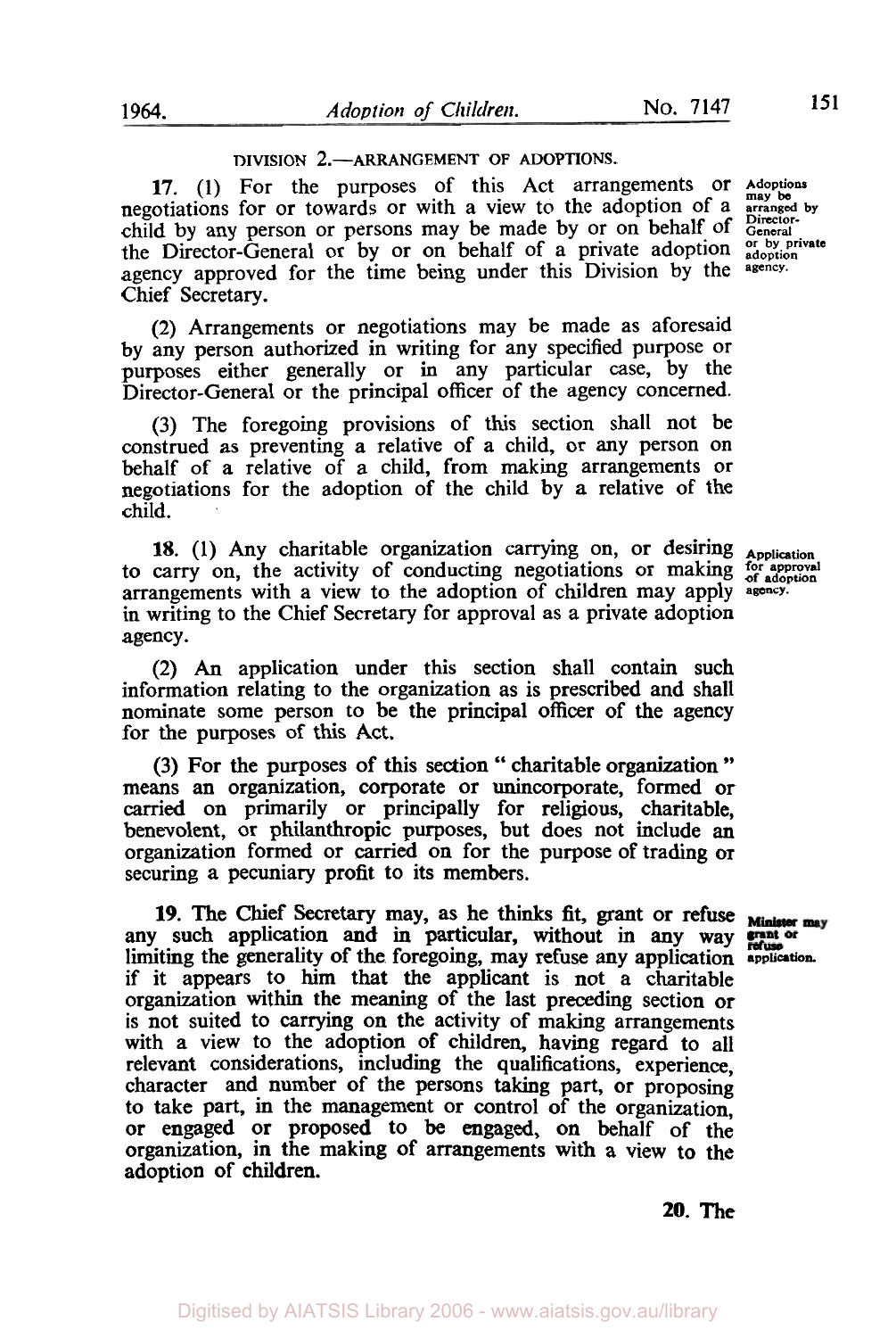**Revocation or approval. suspension of** 

**20.** The Chief Secretary may at any time by notice in writing served personally or by registered post on the principal officer of a private adoption agency revoke or suspend any approval of the agency under this Division-

- *(a)* at the request of the agency concerned ;
- (b) on the ground that the agency is no longer a suitable organization to carry on the activity of conducting negotiations or making arrangements with a view to the adoption of children, having regard to all relevant considerations including the matters referred to in the last preceding section ; or
- *(c)* on the ground that the agency has contravened, or failed to comply with, a provision of this Act or the regulations that is applicable to it.

**approval to be** 

**Notice of 21.** (1) Notice of the approval of any charitable organization **approval to be** as a private adoption agency under this Division and of the published Forernment revocation or suspension of any such approval shall be published in the *Government Gazette*.

> (2) Every such notice shall specify the address of the principal office of the agency concerned and the full name of the principal officer of the agency.

Acts of **22.** Anything done by the principal officer of an agency principal officer deemed or with his approval shall be deemed to be done by the agency. **principal officer deemed** or with his approval shall be deemed to be done by the agency. **acts of agency.** 

## **DIVISION 3.--CONSENTS TO ADOPTIONS.**

**Consents of parents and guardians required to adoptions.** 

**23.** (1) Subject to this Division, the Court shall not make an order for the adoption of a child unless consent (not being a consent that has been revoked) to the adoption has been given by the appropriate person or persons ascertained in accordance with the succeeding provisions of this section or the Court is satisfied that there is no such appropriate person.

(2) In the case of a legitimate child who **has** not previously been adopted, the appropriate persons are every person who is a parent or guardian of the child.

(3) In the case *of* an illegitimate child who has not previously been adopted, the appropriate person is every person who is the mother or guardian of the child.

 $(4)$  In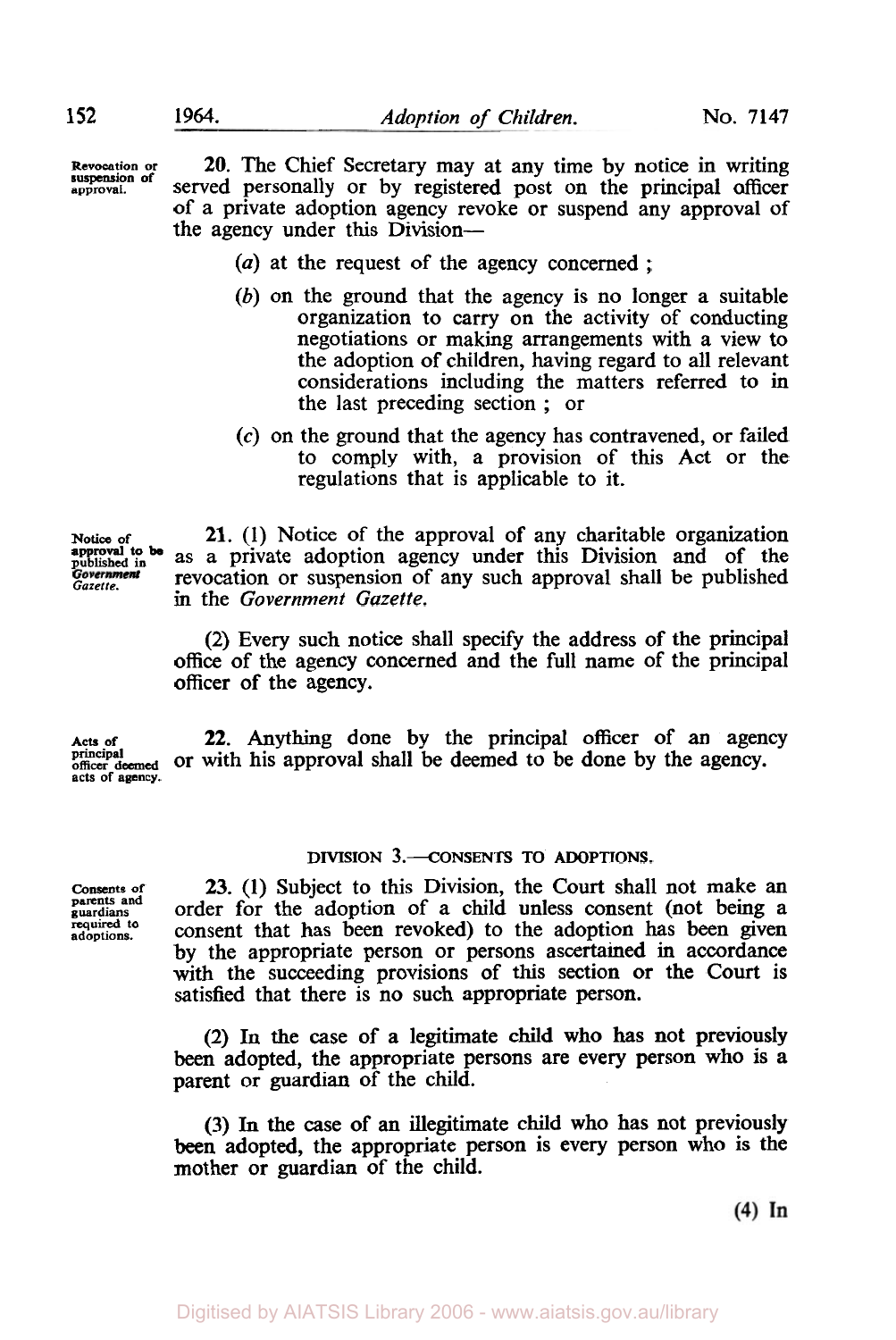**(4)** In the case of a child who-has previously been adopted, the appropriate persons are every person who is an adoptive parent or guardian of the child.

*(5)* The consent of a person under this section is not required if that person is the applicant, or one of the applicants, for the adoption order.

**(6)** This section does not apply in the case of a child who has attained the age of twenty-one years before the making of the adoption order.

**24.** For the purposes of this Act every consent to the adoption **consents** to be **24.** For the purposes of this Act every consent to the adoption **construed** as of a child shall be construed as a consent to the adoption of the **consents.**  child by any person or persons on whose application an adoption order may be made under this Act in respect of the child and shall be a valid consent notwithstanding that an application in respect of the child has not been made or contemplated or, if application has been so made, that the person giving the consent does not know the identity of the applicant or applicants :

Provided that a consent to the adoption of a child by a relative of the child, or by two persons one of whom is a relative of the child, shall be construed as a consent to the adoption of the child by that relative or those persons only.

**25.** Where-

- *(a)* a person whose consent to the adoption of a child is **State or Territory**  required by section twenty-three of this Act has, in required by section twenty-three of this Act has, in accordance with the law of another State or of a Territory of the Commonwealth, duly signed an instrument of consent to the adoption of the child ;
- (b) that person has, by writing under his hand, authorized the Director-General or a private adoption agency to make arrangements for the adoption of the child ; and
- *(c)* the consent evidenced by the instrument of consent has not **been** revoked in accordance with the law of that other State or Territory-

that instrument of consent shall, for the purposes of this Act, be deemed to be an instrument executed in accordance with this Division evidencing a subsisting consent, in accordance with sub-section **(1)** of section twenty-three of this Act, to the adoption of the child.

**26. (1)** A consent

**Consents given under law of other**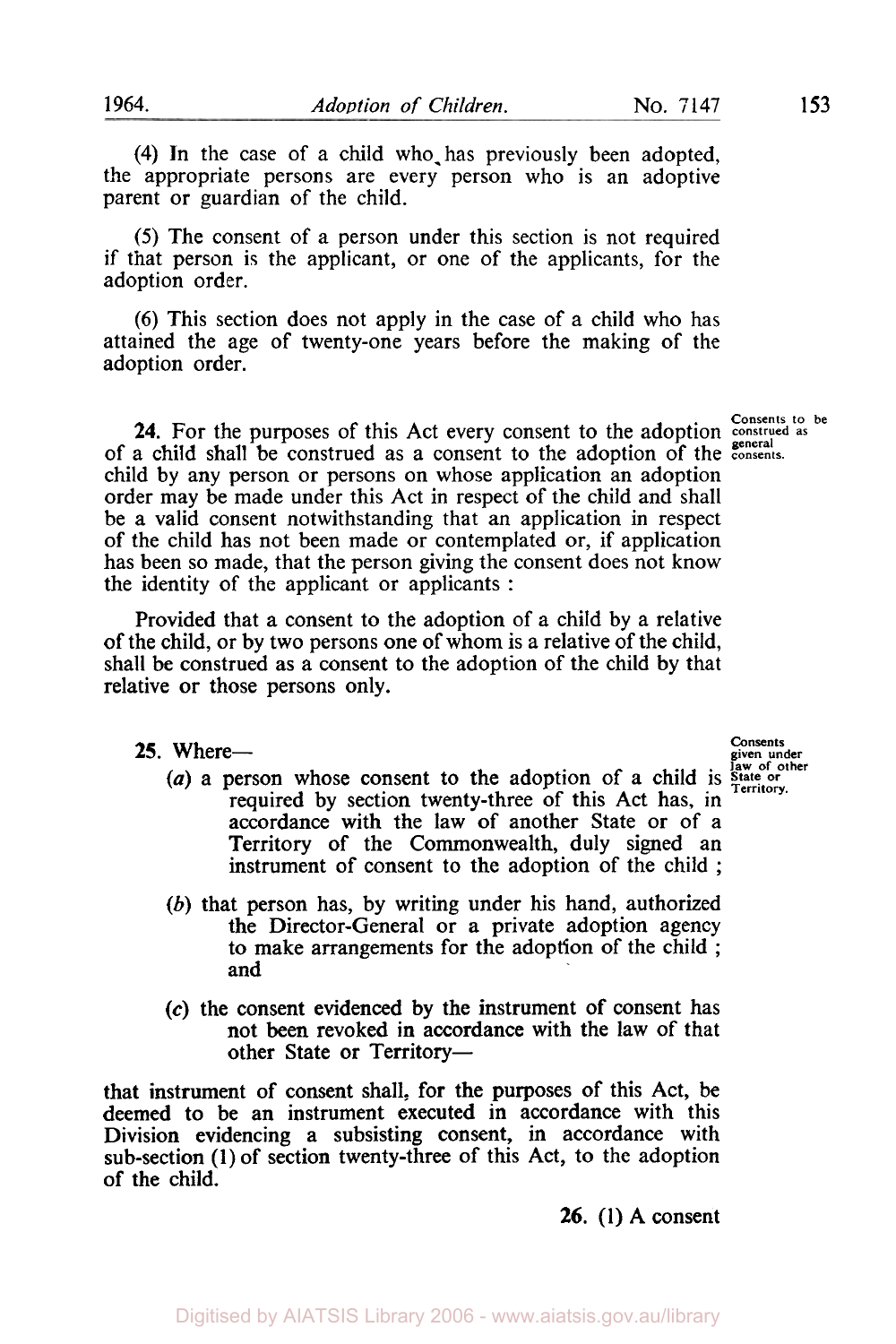**Revocation of 26.** (1) A consent to the adoption of a child given for the consents. <br>purposes of this Act by a person other than the child may be revoked by notice in writing served on the Registrar of the County Court before the expiration of thirty days from the date on which the instrument of consent was signed, and not otherwise.

> (2) Service of a notice on the Registrar of the County Court under the last preceding sub-section shall be effected by delivering it to him personally or by sending it to him by registered post at such address as is prescribed.

> **(3)** Upon receiving notice in writing of the revocation of a consent to the adoption of a child the Registrar of the County Court shall forthwith notify the Director-General or, where the principal officer of a private adoption agency is the guardian of the child under this Act, the said principal officer of the receipt of such notice.

**Form of consents.** 

**27. (1)** Subject to the next succeeding sub-section a consent for the purposes of the preceding provisions of this Division shall be evidenced by an instrument of consent substantially in accordance with the prescribed form signed by the person giving the consent and attested as prescribed.

**(2)** The consent of the Director-General to the adoption **of** a child of whom he is the guardian under any Act or law relating to child welfare may be expressed in any report in writing furnished by him or on his behalf to the Court under section twelve of this Act in relation to a proposed adoption of the child.

**Defective consents.** 

**28. (1)** The Court shall not make an adoption order in reliance on a consent given or purporting to have been given by a person (other than the child) if it appears to the Court that—

- (a) the consent was not given in accordance with this Act ;
- $(b)$  the consent was obtained by fraud or duress :
- the consent was revoked at a time when it had not become irrevocable ;
- $(d)$  the instrument of consent has been altered in a material particular without authority ;
- $(e)$  the person giving or purporting to give the consent was not, on the date of the instrument of consent, in a fit condition to give the consent or did not understand the nature **of** the consent ; or
- *(f)* in the case **of** the consent of a mother to the adoption of her child, the instrument of consent produced to the Court was signed before the birth of the child.

(2) Without prejudice to the application of the last preceding sub-section in relation to the consent of the mother of the child, the Court shall not make an adoption order in reliance on an instrument of consent signed by the mother of the child within

**five**